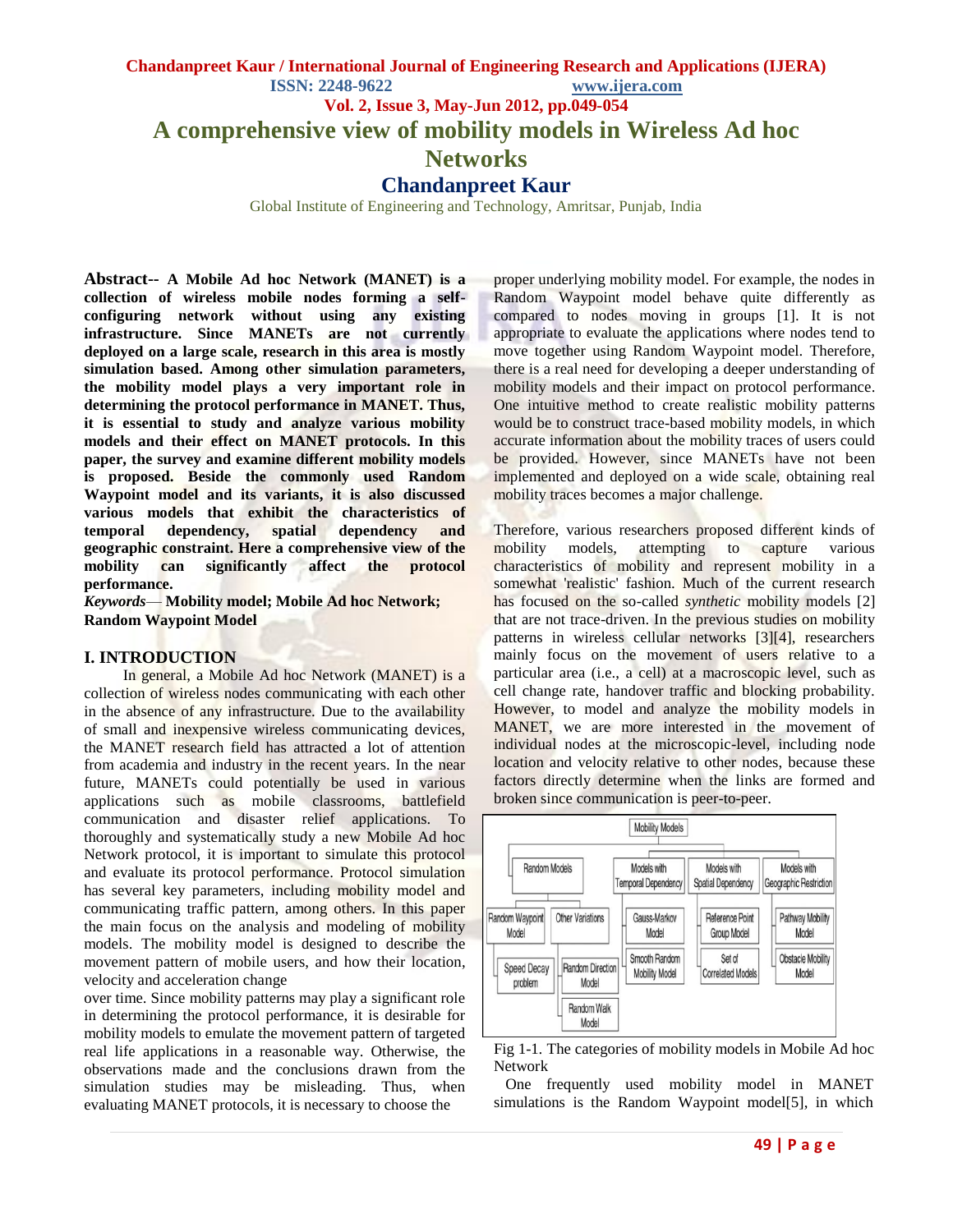## **Vol. 2, Issue 3, May-Jun 2012, pp.049-054**

nodes move independently to a randomly chosen destination with a randomly selected velocity. The simplicity of Random Waypoint model may have been one reason for its widespread use in simulations. However, MANETs may be used in different applications where complex mobility patterns exist. Hence, recent research has started to focus on the alternative mobility models with different mobility characteristics. In these models, the movement of a node is more or less restricted by its history, or other nodes in the neighborhood or the environment. In Fig.1-1 it is provide a categorization for various mobility models into several classes based on their specific mobility characteristics. For some mobility models, the movement of a mobile node is likely to be affected by its movement history. It is refer to this type of mobility model as *mobility model with temporal dependency*. In some mobility scenarios, the mobile nodes tend to travel in a correlated manner. We refer to such models as *mobility models with spatial dependency*. Another class is the *mobility model with geographic restriction*, where the movement of nodes is bounded by streets, freeways or obstacles.

#### **II. RANDOM-BASED MOBILITY MODELS**

#### *A. Theory of Random Waypoint model*

In random- based mobility models, the mobile nodes move randomly and freely without restrictions. To be more specific, the destination, speed and direction are all chosen randomly and independently of other nodes. This kind of model has been used in many simulation studies. One frequently used mobility model, the Random Waypoint model, and some of its stochastic properties. Then, two variants of the Random Waypoint model, namely the Random Walk model and the Random Direction model, finally, point out some limitations of the random-based models and their potential impact on the accuracy of the simulations.

#### *B. The Random Waypoint Model*

 The Random Waypoint Model was first proposed by Johnson and Maltz[5]. Soon, it became a 'benchmark' mobility model to evaluate the MANET routing protocols, because of its simplicity and wide availability. To generate the node trace of the Random Waypoint model the *setdest* tool from the CMU Monarch group may be used. This tool is included in the widely used network simulator *ns-2* [22]. In the network simulator *(ns-2)* distribution, the implementation of this mobility model is as follows: as the simulation starts, each mobile node randomly selects one location in the simulation field as the destination. It then travels towards this destination with constant velocity chosen uniformly and randomly from  $[0, V_{\text{max}}]$ , where the parameter  $V_{\text{max}}$  is the maximum allowable velocity for every mobile node[6]. The velocity and direction of a node are chosen independently of other nodes. Upon reaching the destination, the node stops for a duration defined by the 'pause time' parameter *Tpause* . If  $T_{\text{pause}} = 0$ , this leads to continuous mobility. After this duration, it again chooses another random destination in the

simulation field and moves towards it. The whole process is repeated again and again until the simulation ends. As an example, the movement trace of a node.



Fig 1-2.Nodes movement in the Random Waypoint Model.

In the Random Waypoint model, *V*max and *T pause* are the two key parameters that determine the mobility behavior of nodes. If the  $V_{\text{max}}$  is small and the pause time  $T_{\text{pause}}$  is long, the topology of Ad Hoc network becomes relatively stable. On the other hand, if the node moves fast (i.e.,  $V_{\text{max}}$  is large) and the pause time *Tpause* is small, the topology is expected to be highly dynamic<sup>1</sup>. Varying these two parameters, especially the *V*<sub>max</sub> parameter, the Random Waypoint model can generate various mobility scenarios with different levels of nodal speed. Therefore, it seems necessary to quantify the nodal speed. Intuitively, one such notion is average node speed. If we could assume that the pause time *Tpause* 0 , considering that  $V_{\text{max}}$  is uniformly and randomly chosen from [0,  $V_{\text{max}}$ ], it can easily find that the average nodal speed is  $0.5V_{\text{max}}$ <sup>2</sup>. However, in general, the pause time parameter should not be ignored. In addition, it is the relative speed of two nodes that determines whether the link between them breaks or forms, rather than their individual speeds. Thus, average node speed seems not to be the appropriate metric to represent the notion of nodal speed. The Mobility metric to capture and quantify this nodal speed motion. The measure of relative speed between node *i* and *j* at time *t* is

$$
RS(i, j, t) | V_i(t) - V_j(t) | (1)
$$

Then, the Mobility metric *M* is calculated as the measure of relative speed averaged over all node pairs and over all time. The formal definition is as follow.

- However, to our best knowledge, until now, no work provides quantitative analysis for the impact of maximum allowed velocity and pause time on the network topology.
- Even if the T parameter is small, we can still claim that average nodal speed is approximated as 0.5V.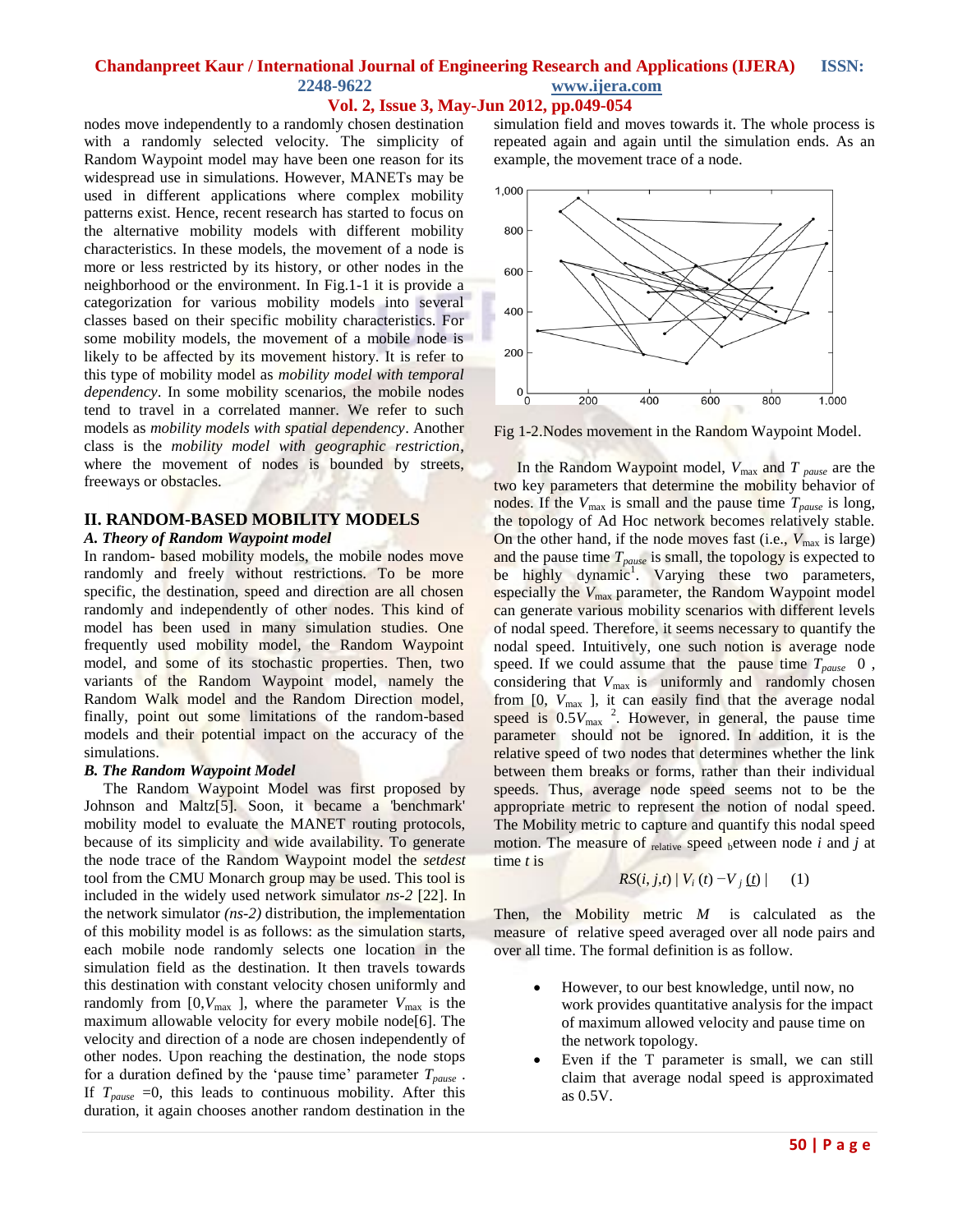### **Vol. 2, Issue 3, May-Jun 2012, pp.049-054**

$$
\overline{M} = \frac{1}{|i,j|} \sum_{i=1}^{N} \sum_{i=1}^{N} \frac{1}{T} \int_{0}^{T} RS(i,j,t)dt
$$
\n(2)

Where  $|i, j|$  is the number of distinct node pair  $(i,j)$ , n is the total number of nodes in the simulation field (i.e., ad hoc network), and T is the simulation time.

Using this Mobility metric, we are able to roughly measure the level of nodal speed and differentiate the different mobility scenarios based on the level of mobility. In [1], Bain, Sadagopan and Helm define another mobility metrics Average Relative Speed in a similar way. The experiments show that the Average Relative Speed linearly and monotonically increases with the maximum allowable velocity.

#### **III. RANDOM WALK MODEL**

#### *A. Random Walk mobility*

The Random Walk model was originally proposed to emulate the unpredictable movement of particles in physics. It is also referred to as the Brownian motion. Because some mobile nodes are believed to move in an unexpected way, Random Walk mobility model is proposed to mimic their movement behavior [2]. The Random Walk model has similarities with the Random Waypoint model because the node movement has strong randomness in both models. We can think the Random Walk model as the specific Random Waypoint model with zero pause time. However, in the Random Walk model, the nodes change their speed and direction at each time interval. For every new interval t, each node randomly and uniformly chooses its new direction  $\theta t$ from  $(0, \pi^2)$ . In similar way, the new speed follows a uniform distribution or a Gaussian distribution from [0, Vmax]. Therefore, during time interval t, the node moves with the velocity vector (v(t) cos $\theta(t)$ , v(t) sin  $\theta(t)$ ). If the node moves according to the above rules and reaches the boundary of simulation field, the leaving node is bounced back to the simulation field with the angle of  $\theta$  t or  $\pi$ – $\theta$ (t), respectively. This effect is called border effect [9]. The Random Walk model is a memory less mobility process where the information about the previous status is not used for the future decision. That is to say, the current velocity is independent with its previous velocity and the future velocity is also independent with its current velocity. However, we observe that is not the case of mobile nodes in many real life applications.

#### *B. Non-uniform Spatial Distribution and Random Direction Model*

The spatial node distribution of Random Waypoint model is transformed from uniform distribution to non-uniform distribution after the simulation starts. As the simulation time elapses, the unbalanced spatial node distribution becomes even worse. Finally, it reaches a steady state. In this state, the node density is maximum at the center region, whereas the node density is almost zero around the boundary of simulation area. This phenomenon is called non-uniform spatial distribution. Another similar pathology of Random Waypoint model called density wave phenomenon (i.e., the average number of neighbors for a particular node periodically fluctuates along with time) is observed [12].



Fig 1-3. Node Spatial Distribution (Square Area)

This phenomenon results from the certain mobility behavior of Random Waypoint model. In Random Waypoint model, since the nodes are likely to either move towards the center of simulation field or choose a destination that requires movement through the middle, the nodes tend to cluster near the center region of simulation field and move away from the boundaries. Therefore, a non-uniform distribution is formed [9][11]. At the same time, the nodes appear to converge, disperse and converge at center region periodically, resulting in the fluctuation of the node density of neighbors (i.e., density wave)[12].

Following provide the analysis for the above phenomenon. Let the random variable  $P_i(t) = (X_i(t), Y_i(t), Y_i(t))$  indicate the geographic location of the mobile node i at time t.

*1. Rectangular Area***:** In [9], to approximate the spatial node distribution in the square simulation field of size (a) by use the analytical expression.

$$
f_p(P) = f_{x,y}(x,y) \approx \frac{36}{a^6} (x^2 - \frac{a^2}{4}) (y^2 - \frac{a^2}{4})
$$
 (3)

*2. Circular Area***:** For a circular area with radius a, the analytical expression is

$$
f_{p(P)} = f_{r,\theta}(\mathbf{r}, \theta) = f_r(\mathbf{r}) = \frac{2}{\pi a^2} - \frac{2}{\pi a^2} r^2
$$
 (4)

For  $0 \le r \le a$ . As r increases, the spatial node density also decreases.

Moreover, these two formulas imply that the node spatial distribution is not a function of node velocity. In other words, in Random Waypoint model, no matter how fast the nodes move, the spatial node distribution at a certain position is only determined by its Cartesian location.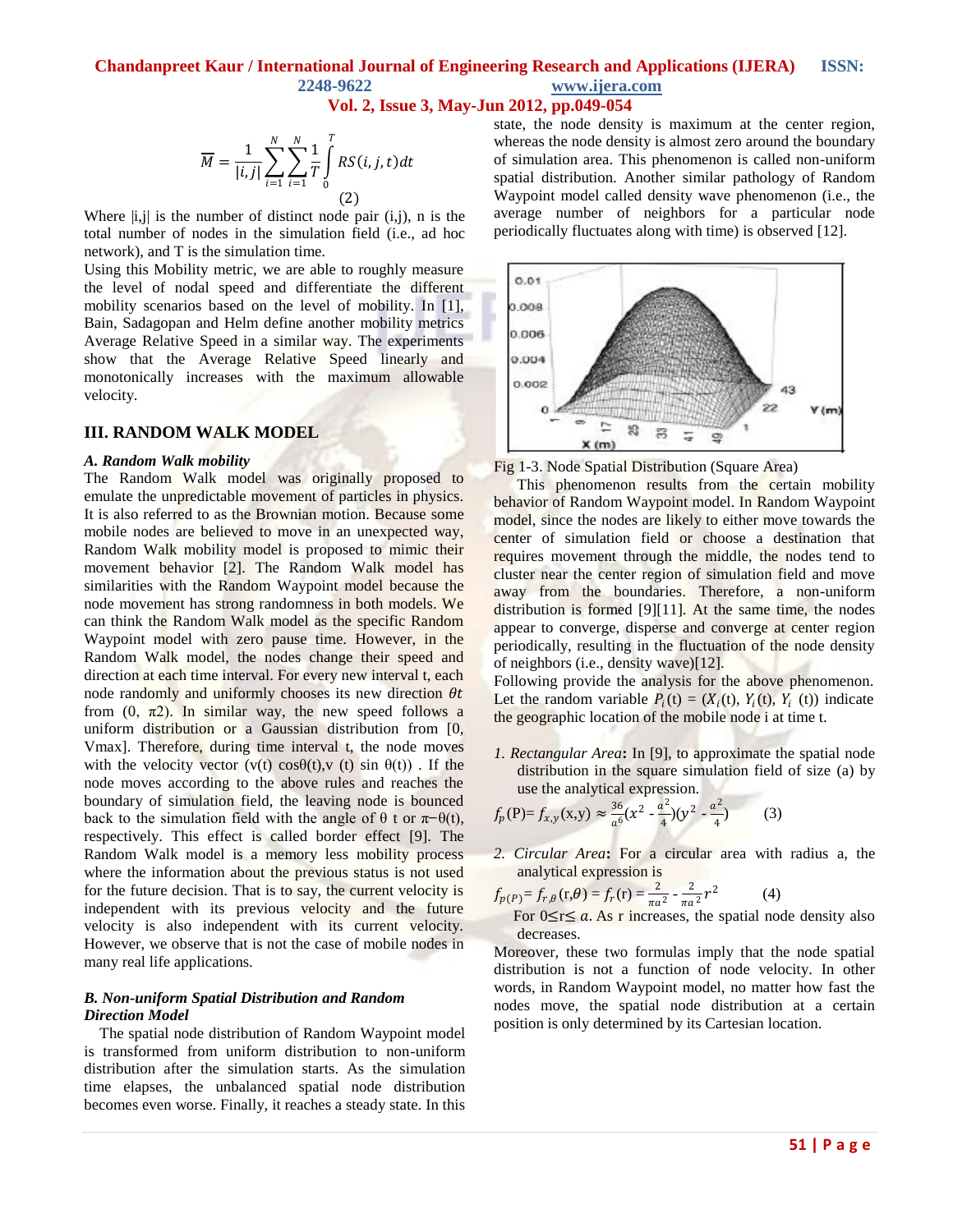









Fig 1-5. The probability distribution of movement direction. Therefore, it seems that the non-uniform spatial node distribution and density wave problem is inherent to the Random Waypoint model. Hence, a modified version of the Random Waypoint model is required to achieve the uniform spatial node distribution.

### **IV. UNSTEADY STATE PROBLEM IN RANDOM WAYPOINT MODEL AND ITS SOLUTION.**

#### *A. Random Waypoint model with zero pause time.*

 Waypoint model with zero pause time is constantly decreasing over time. For the non-zero pause time Random Waypoint model, the general trend of average nodal speed also decays, even though the long pause time may result in the fluctuations. Intuitively, we know once the mobile node chooses a faraway destination with a slow speed; it takes a long period for the node to finish this trip. During this period, the mobile node moves slowly. As the simulation advances, on average more and more nodes are trapped in such long trip. Then such slow-motion mobility pattern will become the dominating behavior of Random Waypoint model. Therefore, the average nodal speed keeps decreasing over time. Based on following three reasonable assumptions made for Random Waypoint model,

- 1. The mobile node is supposed to uniformly choose a new destination from a circle of radius Rmax center at the current location and move towards it.
- 2. The pause time is set to 0.
- 3. The node travels with speed uniformly distributed in the interval [Vmin, Vmax].

Similar to the discussion it can get the expected travel distance of each movement epoch E [L] is

$$
E [L] = \frac{2}{3} R_{max} \tag{5}
$$

Realizing the zero minimum speed is the key reason of nonsteady state problem [22] proposes to limit the minimum speed of Random Waypoint model, in order to achieve the steady state. Through comparing the simple improved Random Waypoint model with the original one, they observe that the modified version significantly improves the stability of Random Waypoint model.

The speed decay problem is not an exclusive problem to Random Waypoint model. It seems to exist for all random mobility models that independently choose the destination and movement speed. However, if the speed for the initial trip is selected from a steady state distribution and the subsequent speeds are chosen from the original speed distribution, the speed decay problem can be completely removed. Thus, a stationary random mobility process could be generated for the simulations. The renewal theory to Random Waypoint model and also confirm the observations about the speed decay problem.



Fig 1-5 Random Waypoint is a mean-ergodic random process.

Thus, the time average speed for a given node over time is equal to the ensemble average nodal speed for all the nodes in a single epoch.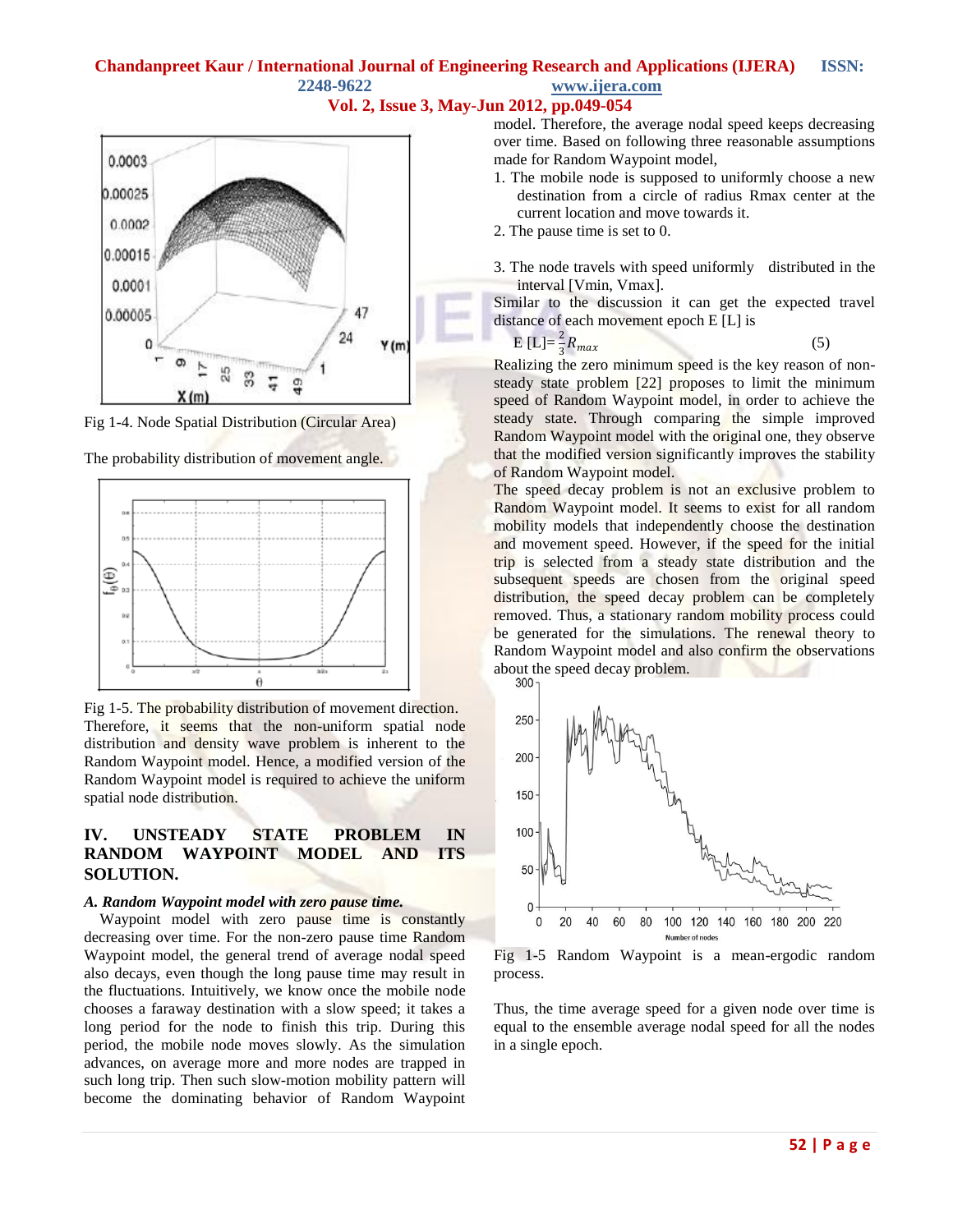### **Vol. 2, Issue 3, May-Jun 2012, pp.049-054**

### **V. CONCLUSION**

By studying various mobility models, we attempt to conduct a survey of the mobility modeling and analysis techniques in a thorough and systematic manner. Beside the Random Waypoint model and its variants, many other mobility models with unique characteristics such as temporal dependency, spatial dependency or geographic restriction are discussed and studied in this paper. I believe that the set of mobility models included herein reasonably reflect the stateof-art researches and technologies in this field. Having examined those mobility models, we observe that the mobility models may have various properties and exhibit different mobility characteristics. As a consequence, we expected that those mobility models behave differently and influence the protocol performance in different ways. Therefore, to thoroughly evaluate ad hoc protocol performance, it is imperative to use a rich set of mobility models instead of single Random Waypoint model. Each model in the set has its own unique and specific mobility characteristics. Hence, a method to choose a suitable set of mobility models is needed.

#### **REFERENCES**

- 1. F. Bai, N. Sadagopan, and A. Helmy, Important: a framework to systematically analyze the impact of mobility on performance of routing protocols for ad hoc networks, in Proceedings of IEEE Information Communications Conference (INFOCOM 2003), San Francisco, Apr. 2003.
- 2. T. Camp, J. Boleng, and V. Davies, A Survey of Mobility Models for Ad Hoc Network Research, in Wireless Communication and Mobile Computing (WCMC): Special issue on Mobile Ad Hoc Networking: Research, Trends and Applications, vol. 2, no. 5, pp. 483-502, 2002.
- 3. D. Lam, D. C. Cox, and J. Widom, Teletraffic modeling for personal communication services, in IEEE Communications Magazine, 35(2):79-87, Oct. 1999.
- 4. J. G. Markdoulidakis, G. L. Lyberopoulos, D. F. Tsirkas, and E. D. Sykas, Mobility modeling in thirdgeneration mobile telecommunication systems, in IEEE Personal Communications, page 41-56, Aug. 1997.
- 5. P. Johansson, T. Larsson, N. Hedman, B. Mielczarek, and M. Degermark, Scenario-based performance analysis of routing protocols for mobile ad-hoc networks, in International Conference on Mobile Computing and Networking (MobiCom'99), 1999, pp. 195--206.
- 6. Waypoint Mobility Model, in ACM/Kluwer Wireless Networks, Special Issue on Modeling and Analysis of Mobile Networks, vol. 10, no. 5, Sept 2004.
- 7. C. Bettstetter and C. Wagner. The Spatial Node Distribution of the Random Waypoint Mobility Model, in Proc. German Workshop on Mobile Ad-Hoc

Networks (WMAN), Ulm, Germany, GI Lecture Notes in Informatics, no. P-11, pp. 41-58, Mar 25-26, 2002.

- 8. D. M. Blough, G. Resta and P. Santi, A statistical analysis of the long-run node spatial distribution in mobile ad hoc networks, in Procedding of ACM International Workshop on Modeling, Analysis and Simulation of Wireless and Mobile Systems(MSWiM), Atlanta, GA, Sep. 2002.
- 9. E. M. Royer, P. M. Melliar-Smith, and L. E. Moser. An Analysis of the Optimum Node Density for Ad hoc Mobile Networks, in Proceedings of the IEEE International Conference on Communications(ICC), Helsinki, Finland, June 2001.
- 10. B. Liang, Z. J. Haas, Predictive Distance-Based Mobility Management for PCS Networks, in Proceedings of IEEE Information Communications Conference (INFOCOM 1999), Apr. 1999.
- 11. Y.-C. Hu and D. B. Johnson. Caching Strategies in On-Demand Routing Protocols for Wireless Ad Hoc Networks, in Proceedings of the Sixth Annual International Conference on Mobile Computing and Networking (MobiCom 2000), ACM, Boston, MA, August 2000.
- 12. C. Bettstetter. Smooth is Better than Sharp: A Random Mobility Model for Simulation of Wireless Networks, in Proc. ACM Intern. Workshop on Modeling, Analysis, and Simulation of Wireless and Mobile Systems (MSWiM), Rome, Italy, July 2001.
- 13. X. Hong, M. Gerla, G. Pei, and C.-C. Chiang, A group mobility model for ad hoc wireless networks, in Proc. ACM Intern. Workshop on Modeling, Analysis, and Simulation of Wireless and Mobile Systems (MSWiM), August 1999.
- 14. X. Hong, T. Kwon, M. Gerla, D. Gu, and G. Pei, A mobility framework for ad hoc wireless networks, in ACM Second International Conference on Mobile Data Management (MDM), January 2001.
- 15. M. Sanchez and P. Manzoni, A Java-Based Ad Hoc Networks Simulator, in Proceedings of the SCS Western Multiconference Web-based Simulation Track, Jan.1999.
- 16. A. Jardosh, E. M. Belding-Royer, K. C. Almeroth, and S. Suri. Towards Realistic Mobility Models for Mobile Ad hoc Networks, in Proceedings of Ninth Annual International Conference on Mobile Computing and Networking (MobiCom 2003), San Diego, CA, pp. 217- 229, September 2003.
- 17. J. Tian, J. Hahner, C. Becker, I. Stepanov and K. Rothermel. Graph-based Mobility Model for Mobile Ad Hoc Network Simulation, in the Proceedings of 35th Annual Simulation Symposium, in cooperation with the IEEE Computer Society and ACM. San Diego, California. April 2002.
- 18. M. de Bergg, M. van Kreveld, and M. Overmars and O. Schwarzkopf, Computational Geometry: Algorithmsand Applications, Springer Verlag, 2000.